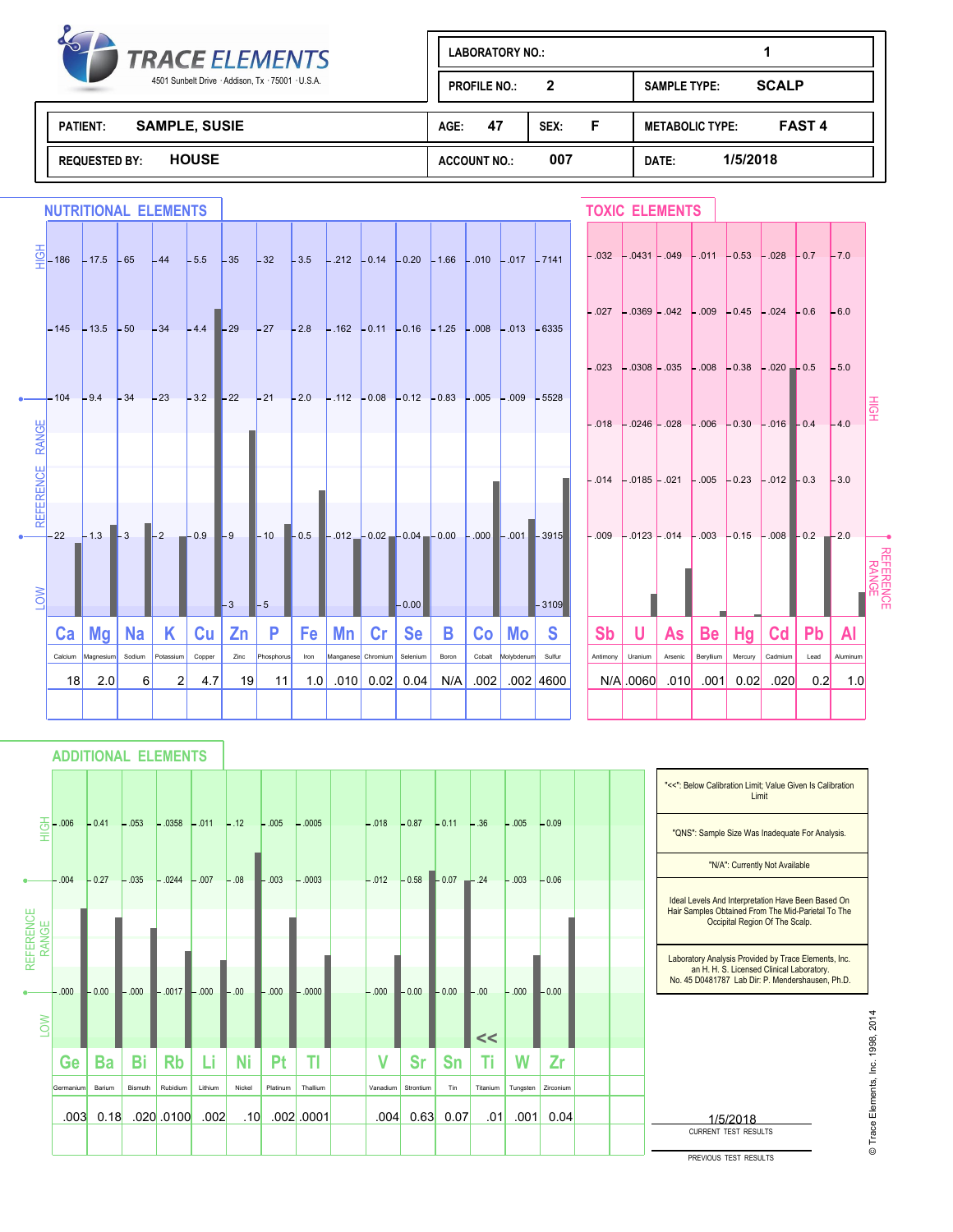

## **TOXIC RATIOS**

|                   | $-168.0$ | $-8.8$ | 20.0    | $-1.6$ | $-1000.0$ | $-400.0$ | 56900  | 142251   | $-11380$ |
|-------------------|----------|--------|---------|--------|-----------|----------|--------|----------|----------|
| <b>ACCEPTABLE</b> | 126.0    | $-6.6$ | $-15.0$ | $-1.2$ | $-750.0$  | $-300.0$ | 42675  | 106688   | 8535     |
|                   | $-84.0$  | 4.4    | 10.0    | 0.8    | 500.0     | 200.0    | 28450  | $-71126$ | 5690     |
| <b>NO</b>         | 42.0     | 2.2    | 5.0     | 0.4    | 250.0     | $-100.0$ | 14225  | 35563    | 2845     |
|                   |          |        |         |        |           |          |        |          |          |
|                   | Ca/Pb    | Fe/Pb  | Fe/Hg   | Se/Hg  | Zn/Cd     | Zn/Hg    | S/Hg   | S/Cd     | S/Pb     |
|                   | 90.0     | 5.0    | 50.0    | 2.0    | 950.0     | 950.0    | 230000 | 230000   | 23000    |
|                   |          |        |         |        |           |          |        |          |          |

# **ADDITIONAL RATIOS**

| <b>RATIO</b> | <b>CALCULATED VALUE</b> |          | <b>EXPECTED</b> |
|--------------|-------------------------|----------|-----------------|
|              | Current                 | Previous |                 |
| Ca/Sr        | 28.57                   |          | 263/1           |
| CrN          | 5.00                    |          | 8/1             |
| Cu/Mo        | 2350.00                 |          | 356/1           |
| Fe/Co        | 500.00                  |          | 615/1           |
| K/Co         | 1000.00                 |          | 6350/1          |
| K/Li         | 1000.00                 |          | 6350/1          |
| Mg/B         | N/A                     |          | 21/1            |
| S/Cu         | 978.72                  |          | 2668/1          |
| Se/TI        | 400.00                  |          | 370/1           |
| Se/Sn        | .57                     |          | 3.2/1           |
| Zn/Sn        | 271.43                  |          | 624/1           |

#### **LEVELS**

All mineral levels are reported in milligrams percent (milligrams per one-hundred grams of hair). One milligram percent (mg%) is equal to ten parts per million (ppm).

#### **NUTRITIONAL ELEMENTS**

Extensively studied, the nutrient elements have been well defined and are considered essential for many biological functions in the human body. They play key roles in such metabolic processes as muscular activity, endocrine function, reproduction, skeletal integrity and overall development.

#### **TOXIC ELEMENTS**

The toxic elements or "heavy metals" are well-known for their interference upon normal biochemical function. They are commonly found in the environment and therefore are present to some degree, in all biological systems. However, these metals clearly pose a concern for toxicity when accumulation occurs to excess.

#### **ADDITIONAL ELEMENTS**

These elements are considered as possibly essential by the human body. Additional studies are being conducted to better define their requirements and amounts needed.

#### **RATIOS**

A calculated comparison of two elements to each other is called a ratio. To calculate a ratio value, the first mineral level is divided by the second mineral level.

EXAMPLE: A sodium (Na) test level of 24 mg% divided by a potassium (K) level of 10 mg% equals a Na/K ratio of 2.4 to 1.

#### **SIGNIFICANT RATIOS**

If the synergistic relationship (or ratio) between certain minerals in the body is disturbed, studies show that normal biological functions and metabolic activity can be adversely affected. Even at extremely low concentrations, the synergistic and/or antagonistic relationships between minerals still exist, which can indirectly affect metabolism.

#### **TOXIC RATIOS**

It is important to note that individuals with elevated toxic levels may not always exhibit clinical symptoms associated with those particular toxic minerals. However, research has shown that toxic minerals can also produce an antagonistic effect on various essential minerals eventually leading to disturbances in their metabolic utilization.

#### **ADDITIONAL RATIOS**

These ratios are being reported solely for the purpose of gathering research data. This information will then be used to help the attending health-care professional in evaluating their impact upon health.

#### **REFERENCE INTERVALS**

Generally, reference intervals should be considered as guidelines for comparison with the reported test values. These reference intervals have been statistically established from studying an international population of "healthy" individuals.

Important Note: The reference intervals should not be considered as absolute limits for determining deficiency, toxicity or acceptance.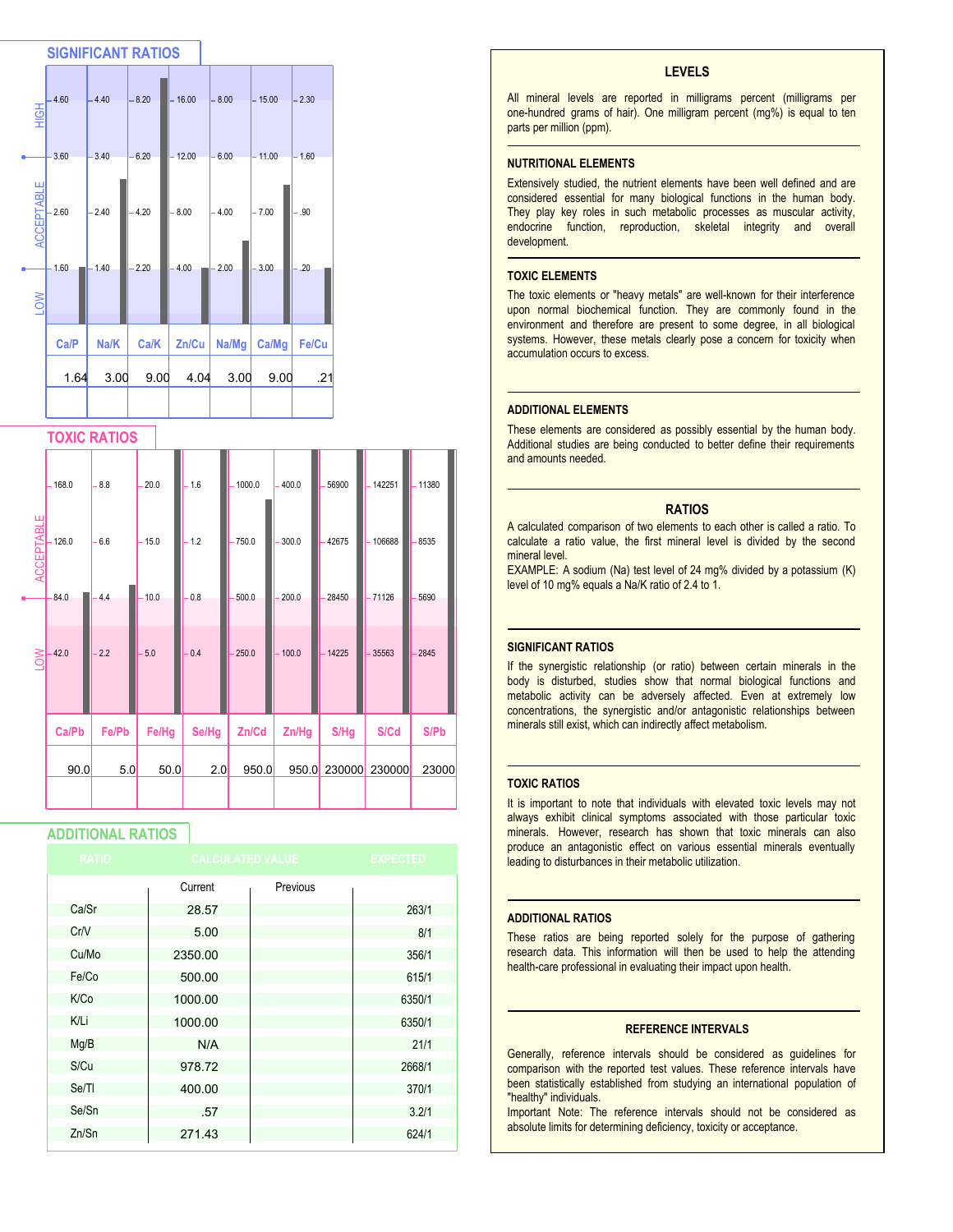# **INTRODUCTION TO HAIR TISSUE MINERAL ANALYSIS (HTMA)**

 Hair is used for mineral testing because of its very nature. Hair is formed from clusters of specialized cells that make up the hair follicle. During the growth phase the hair is exposed to the internal environment such as blood, lymph and extra-cellular fluids. As the hair continues to grow and reaches the surface of the skin its outer layers harden, locking in the metabolic products accumulated during the period of formation. This biological process provides a blueprint and lasting record of mineral status and nutritional metabolic activity that has occurred during this time.

 The precise analytical method of determining the levels of minerals in the hair is a highly sophisticated technique: when performed to exacting standards and interpreted correctly, it may be used as a screening aid for determining mineral deficiencies, excesses, and/or imbalances. HTMA provides you and your health care professional with an economical and sensitive indicator of the longterm effects of diet, stress, toxic metal exposure and their effects on your mineral balance that is difficult to obtain through other clinical tests.

 It is important for the attending healthcare professional to determine your mineral status as minerals are absolutely critical for life and abundant health. They are involved in and are necessary for cellular metabolism, structural support, nerve conduction, muscular activity, immune functions, anti-oxidant and endocrine activity, enzyme functions, water and acid/alkaline balance and even DNA function.

 Many factors can affect mineral nutrition, such as; food preparation, dietary habits, genetic and metabolic disorders, disease, medications, stress, environmental factors, as well as exposure to heavy metals. Rarely does a single nutrient deficiency exist in a person today. Multiple nutritional imbalances however are quite common, contributing to an increased incidence of adverse health conditions. In fact, it is estimated that mild and sub-clinical nutritional imbalances are up to ten times more common than nutritional deficiency alone.

 *The laboratory test results and the comprehensive report that follows should not be construed as diagnostic. This analysis is provided only as an additional source of information to the attending doctor.*

 *Test results were obtained by a licensed clinical laboratory adhering to analytical procedures that comply with governmental protocol and standards established by Trace Elements, Inc. U.S.A. The interpretive data based upon these results is defined by research conducted by David L. Watts, Ph.D.*

# **UNDERSTANDING THE GRAPHICS**

### **NUTRITIONAL ELEMENTS**

 This section of the cover page graphically displays the test results for each of the reported nutritional elements and how they compare to the established population reference range. Values that are above or below the reference range indicate a deviation from "normal". The more significant the deviation, the greater the possibility a deficiency or excess may be present.

### **TOXIC ELEMENTS**

 The toxic elements section displays the results for each of the reported toxic elements. It is preferable that all levels be as low as possible and within the lower white section. Any test result that falls within the upper dark red areas should be considered as statistically significant, but not necessarily clinically significant. Further investigation may then be warranted to determine the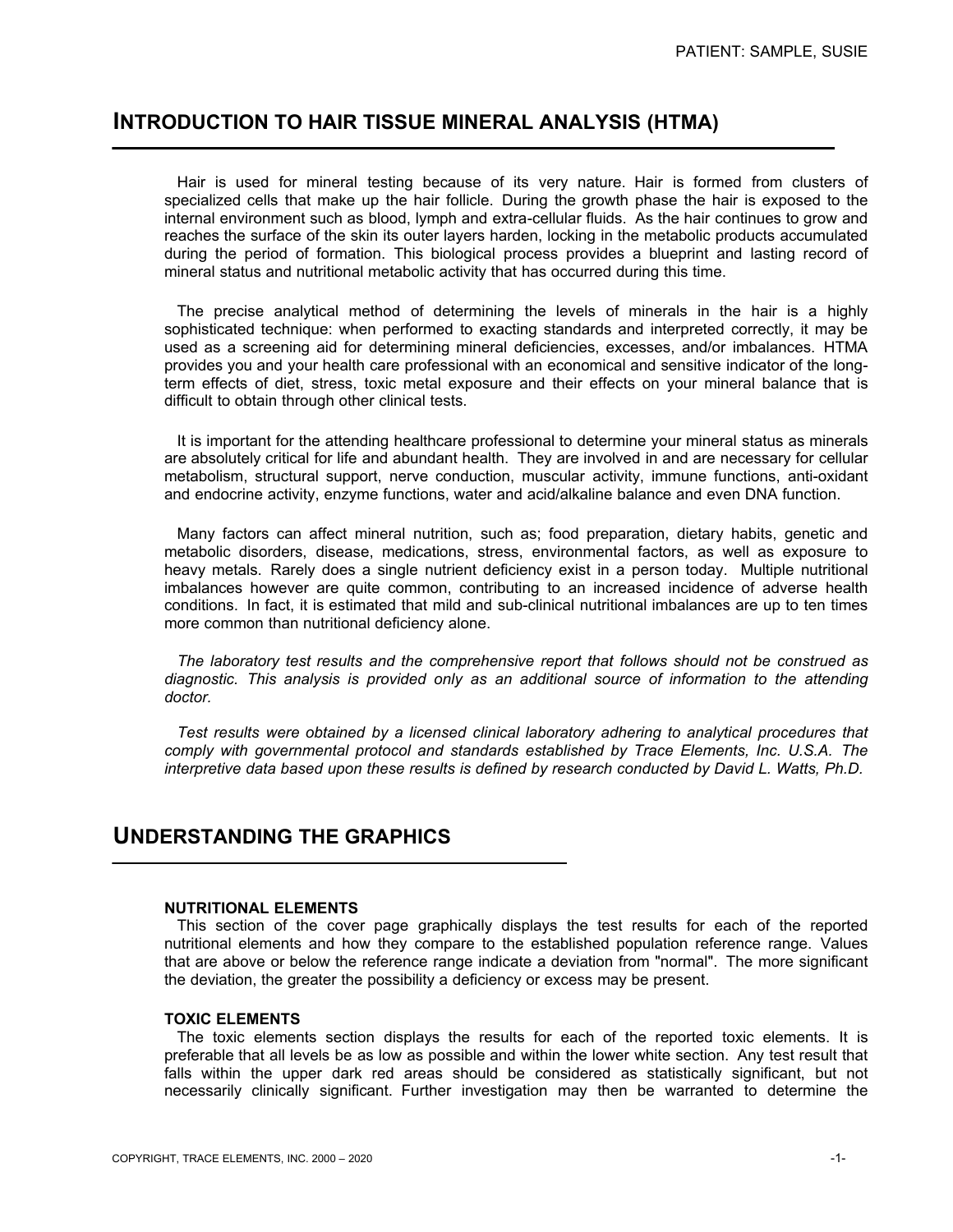possibility of actual clinical significance.

### **ADDITIONAL ELEMENTS**

 This section displays the results of additional elements for which there is limited documentation. These elements may be necessary for biochemical function and/or may adversely effect biochemical function. Further study will help to reveal their function, interrelationships and eventually their proper therapeutic application or treatment.

### **SIGNIFICANT RATIOS**

 The significant ratios section displays the important nutritional mineral relationships. This section consists of calculated values based on the respective elements. Mineral relationships (balance) is as important, if not more so, than the individual mineral levels. The ratios reflect the critical balance that must be constantly maintained between the minerals in the body.

### **TOXIC RATIOS**

 This section displays the relationships between the important nutritional elements and toxic metals. Each toxic metal ratio result should be in the white area of the graph, and the higher the better. Toxic ratios that fall within the darker red area may indicate an interference of that toxic metal upon the utilization of the nutritional element.

### **ADDITIONAL RATIOS**

 The additional ratios section provides calculated results on some additional mineral relationships. At this time, there is limited documentation regarding these ratios. For this reason, these ratios are only provided as an additional source of research information to the attending healthcare professional.

# **METABOLIC TYPE**

 This section of the report will discuss the metabolic profile, which is based on research conducted by Dr. D. L. Watts. Each classification is established by evaluating the tissue mineral results and determining the degree to which the minerals may be associated with a stimulating and/or inhibiting effect upon the main "energy producing" endocrine glands. These glands regulate nutrient absorption, excretion, metabolic utilization, and incorporation into the tissues of the body: the skin, organs, bone, hair, and nails. How efficiently each nutrient is utilized depends largely upon proper functioning of the endocrine glands.

#### **FAST METABOLISM (TYPE #4)**

- \*\* Sympathetic Dominance
- \*\* Tendency Toward Decreased Thyroid Function (decreased secretion of hormones)
- \*\* Tendency Toward Decreased Adrenal Activity (decreased secretion of hormones)

 The current tissue mineral pattern is indicative of a fast metabolic rate (Fast Metabolism, Type #4). Even though the metabolic rate is considered fast, this patient may be experiencing adrenal and thyroid insufficiency. This pattern is characteristic of a "stress burnout" syndrome. Stress burnout is often associated with chronic or prolonged stress. Apparently, the stress has been present for an extended period of time and eventually the thyroid and adrenal glands can no longer maintain sufficient energy production to keep up with stress demands. This pattern can result in periodic fatigue and depression.

 It should be noted that stress is a normal part of life and serves a useful purpose when it is controlled. However, chronic uncontrolled stress will eventually contribute to various vitamin and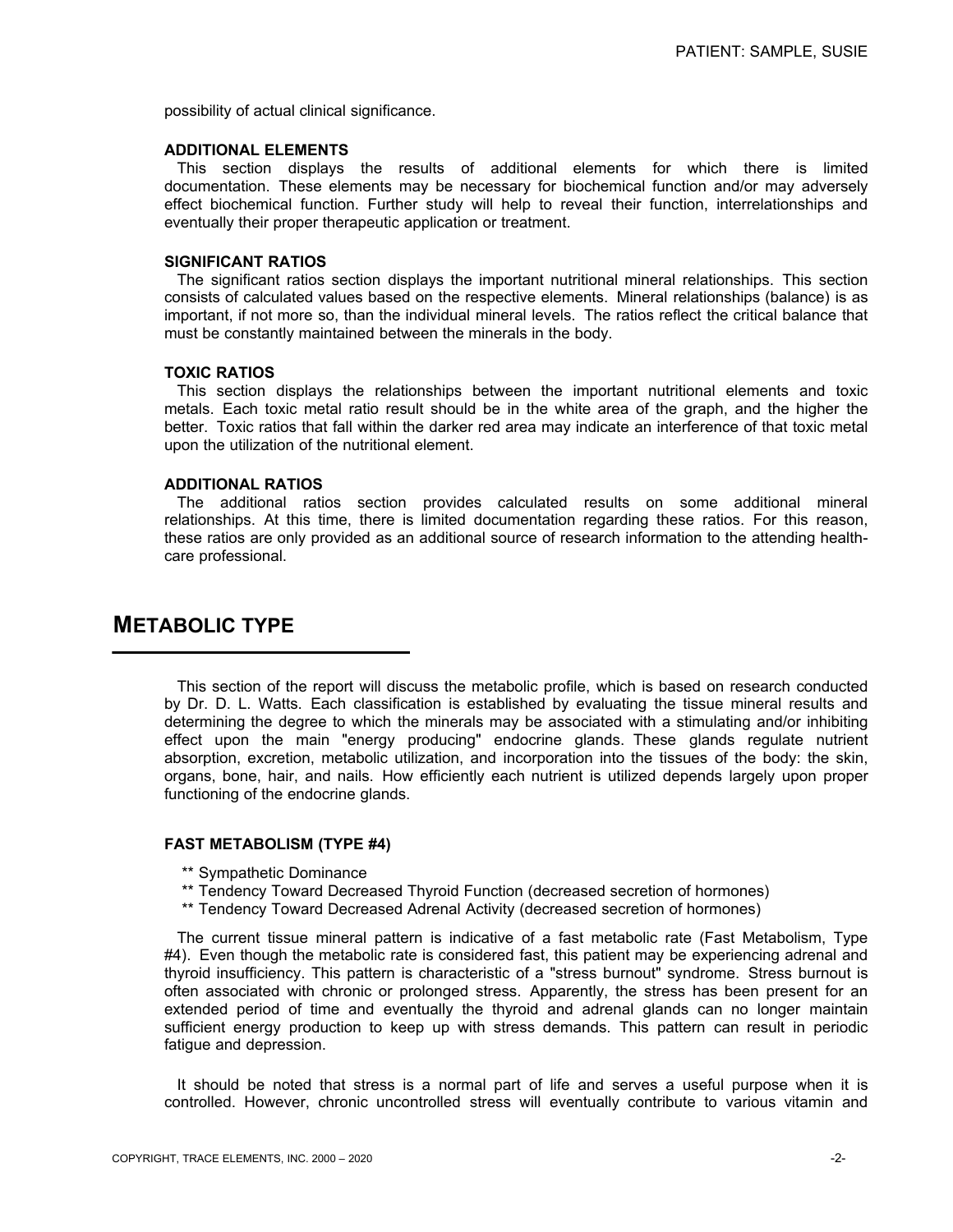mineral imbalances, and the ability to maintain adequate energy levels and optimum health will decrease.

# **NUTRIENT MINERAL LEVELS AND OTHER ELEMENTS**

 This section of the report may discuss those nutritional mineral levels that reveal moderate or significant deviations from normal. The light blue and light green area's of each graph section represent the reference interval for each element based upon statistical analysis of apparently healthy individuals. The following section, however, is based upon clinical data, therefore an element that is moderately outside the reference interval may not be commented on unless determined to be clinically significant.

## **NOTE:**

 For those elements whose levels are within the normal range, it should be noted that nutritional status is also dependent upon their critical balance with other essential nutrients. If applicable, discussion regarding their involvement in metabolism may be found in the ratio section(s) of this report.

## **CALCIUM (Ca)**

 The tissue calcium level is below the normal level. This is not uncommon for this age and fast metabolism (Type #4). However, if this profile worsens or continues for an extended period of time, a tendency toward experiencing one or more of the following symptoms will increase:

Mood Swings **Insomnia Osteoporosis** 

Depression **Depression Dental Problems** 

# **SOME FACTORS THAT MAY CONTRIBUTE TO A LOW TISSUE CALCIUM LEVEL**

- \* Hypoparathyroid Activity
- \* High Phosphorus Intake and Retention
- \* Copper Deficiency
- \* Toxic Metal Accumulation
- \* Vitamin D Deficiency
- \* Magnesium Deficiency
- \* Inadequate Calcium Intake
- \* Poor Absorption
- \* Stress

### **COPPER (Cu)**

 Your copper profile is indicative of excess copper in the tissues. This element will have an antagonistic effect upon the functions of other essential elements. In particular, copper has a direct antagonistic effect on zinc activity within the body. Excess accumulation of copper may produce signs of zinc deficiency, even though zinc intake may be adequate or even if the tissue zinc level is within the normal range.

### **MANGANESE (Mn) AND BLOOD SUGAR REGULATION**

 Manganese is an essential element that in combination with certain vitamins and minerals is required for many biochemical reactions, including carbohydrate metabolism and energy production. Manganese deficiency is frequently related to such manifestations as, low blood sugar levels, ligamentous problems and reproductive dysfunction.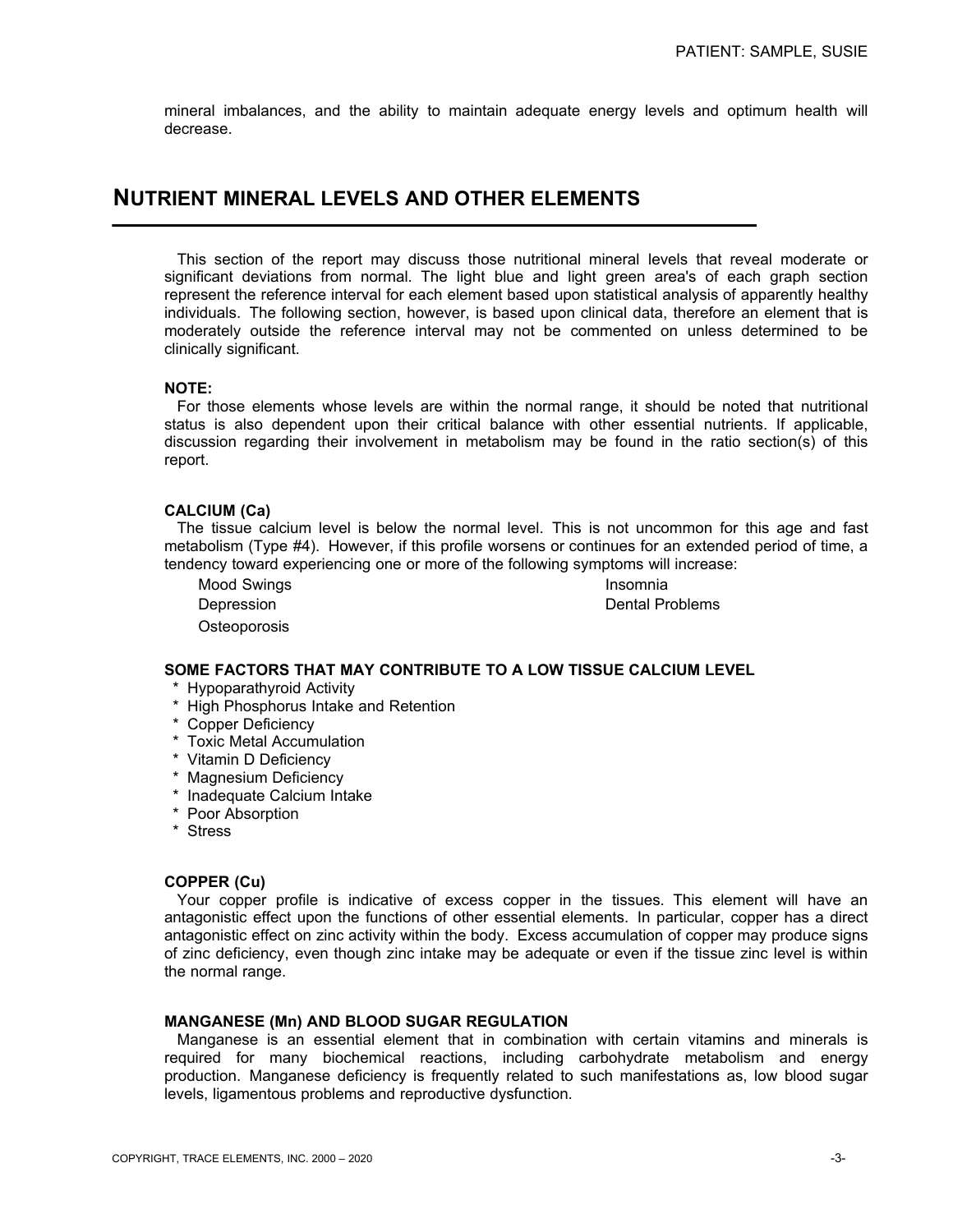### **NICKEL (Ni)**

 High nickel found in the hair is not uncommon. Its sources are high in our environment and include:

**Ceramics Plastics** Hydrogenated Oils **Fungicides** Rubber Products **Fuel Additives** Fuel Additives Electroplating Tobacco Dyes and the contract of the contract of the contract of the contract of the contract of the contract of the contract of the contract of the contract of the contract of the contract of the contract of the contract of the c Dental Alloys

Metal Prosthesis **Paint and Wallpaper pigments** Paint and Wallpaper pigments

# **FOOD SOURCES OF NICKEL**

 Tea Whole Grains Legumes **Contract Contract Contract Contract Contract Contract Contract Contract Contract Contract Contract Contract Contract Contract Contract Contract Contract Contract Contract Contract Contract Contract Contract Contra** Cocoa Margarine Hydrogenated Fats

 Other sources of nickel include herbal preparations, particularly peppermint and chickweed. These herbs should be discontinued or reduced significantly if currently being taken.

Note: Nickel contributes to more instances of dermatitis than any other metal, and in excess has also been reported to be related to renal disturbance.

# **NUTRIENT MINERAL RATIOS**

 This section of the report will discuss those nutritional mineral ratios that reveal moderate or significant deviation from normal.

 Continuing research indicates that metabolic dysfunction occur not necessarily as a result of a deficiency or excess of a particular mineral level, but more frequently from an abnormal balance (ratio) between the minerals. Due to this complex interrelationship between the minerals, it is extremely important that imbalances be determined. Once these imbalances are identified, corrective therapy may then be used to help re-establish a more normal biochemical balance.

NOTE: The "Nutritional Graphic" developed by researchers at Trace Elements, and presented on the cover of this report shows the antagonistic relationships between the significant nutrients, including the elements (arrows indicate antagonistic effect upon absorption and retention).

## **HIGH CALCIUM/POTASSIUM (Ca/K) RATIO**

 High calcium relative to potassium will frequently indicate a trend toward hypothyroidism (underactive thyroid). The mineral calcium antagonizes the retention of potassium within the cell. Since potassium is necessary in sufficient quantity to sensitize the tissues to the effects of thyroid hormones, a high Ca/K ratio would suggest reduced thyroid function and/or cellular response to thyroxine. If this imbalance has been present for an extended period of time, the following symptoms associated with low thyroid function may occur.

Fatigue Depression

Dry Skin **Driverse Contract Contract Contract Contract Contract Contract Contract Contract Contract Contract Contract Contract Contract Contract Contract Contract Contract Contract Contract Contract Contract Contract Contr** Constipation Constitution Cold Sensitivity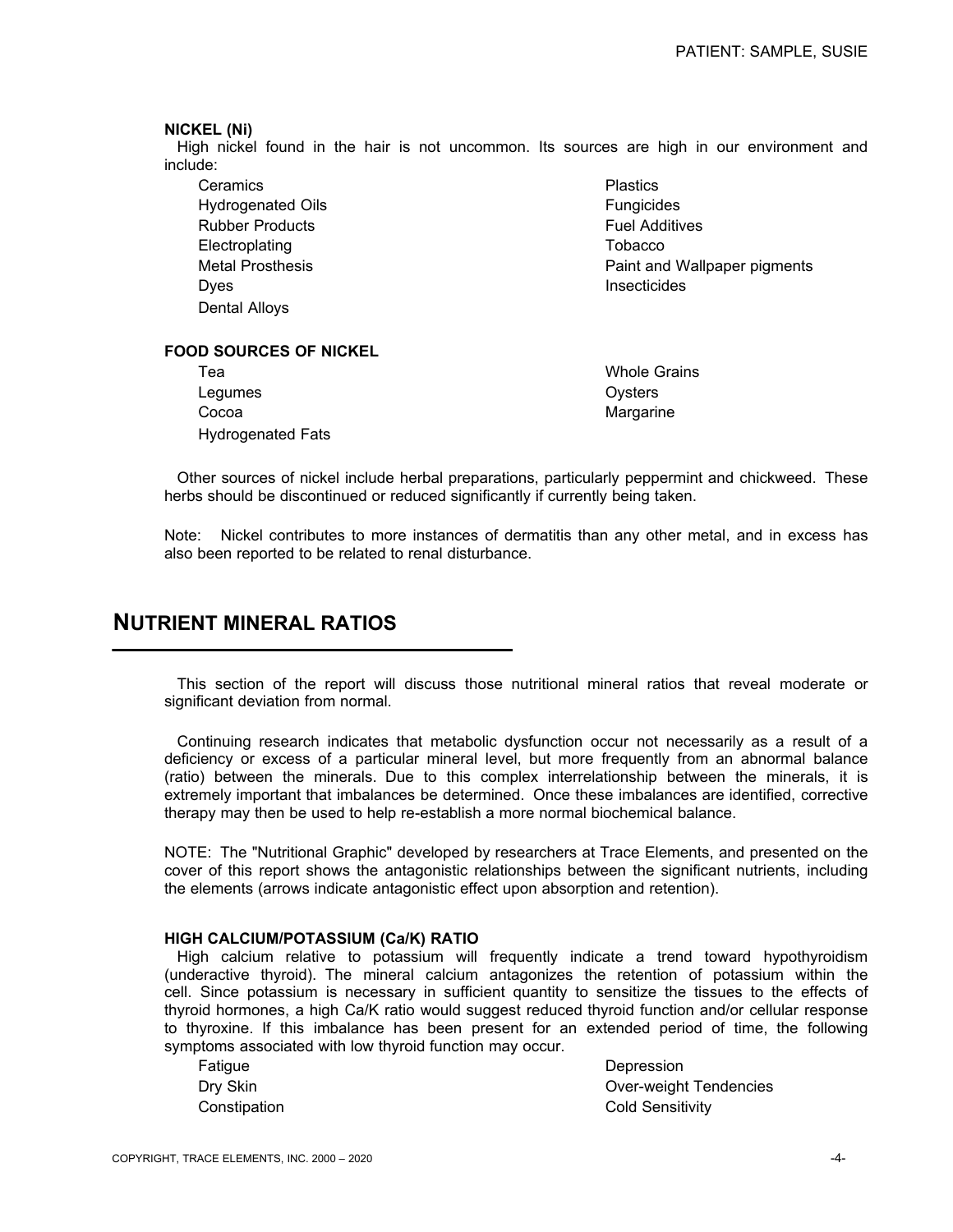# **TOXIC METAL LEVELS**

 Hair is used as one of the tissue's of choice by the Environmental Protection Agency in determining toxic metal exposure. A 1980 report from the E.P.A. stated that human hair can be effectively used for biological monitoring of the highest priority toxic metals. This report confirmed the findings of other studies which concluded that human hair may be a more appropriate tissue than blood or urine for studying community exposure to some trace metals.

 A heavy metal may be elevated in this HTMA and yet no known environmental exposure can be ascertained at this time. This is not unusual, as exposure may have originated years earlier. Additionally, research has found that heavy metals can be inherited by the fetus during pregnancy. Heavy metals can be found in the body for years following the original exposure and will remain in body tissues until removal is initiated. For example, the half-life of cadmium in some tissues will range from ten to thirty years.

## **CADMIUM (Cd)**

 Your cadmium level is elevated when compared to the population in general, which is indicative of an acute exposure or chronic exposure to this toxic element, and which would represent an unnecessary risk. Cadmium is a toxic metal that interferes with the absorption and function of several minerals such as; zinc, iron, copper and manganese. Cadmium has an affinity to accumulate mainly in the kidneys, but will also deposit in the liver and bones if excessive. Some sources of cadmium are:

Tobacco **Zinc Smelters**  Burning Plastics Galvanized Water Pipes Superphosphate Fertilizers **Auto Exhaust** Auto Exhaust Electronics Industry

#### **METABOLIC DYSFUNCTIONS AND CADMIUM**

 Chronic or long term exposure to cadmium has been related to kidney disturbance, abnormal bone changes, emphysema, pneumonitis, liver disturbance, anemia and discoloration or yellowing of the dental enamel. These abnormalities may occur only after several years of exposure to cadmium.

# **IMPORTANT NOTE:**

 ELIMINATION OF CADMIUM FROM THE BODY CAN OFTEN PRODUCE SYMPTOMS THAT ARE SIMILAR TO FLU SYMPTOMS.

## **TOXIC METAL RETENTION AND NUTRITIONAL STATUS:**

 Every individual is constantly being exposed to sources of heavy metals. However, the main factor contributing to the absorption and retention of these metals in the body, is influenced by one's own nutritional status. For instance, a lack of nutrients that will combat the accumulation of lead, will then allow tissue lead level's to rise. This accumulation can occur even if lead exposure is minimal. Improving your nutritional status can help in reducing toxic metal burden as well as reducing the adverse effects that toxic metal accumulation can produce in the body.

# **IMPORTANT NOTE ON TOXIC METAL ELIMINATION:**

 As toxic metals are mobilized from storage tissues for removal from the body, the patient may experience an exacerbation of his/her present symptoms or new symptoms associated with a particular mineral. If this occurs, or if the symptoms become too uncomfortable have the patient discontinue supplementation for three days, during which symptoms should be relieved. Have the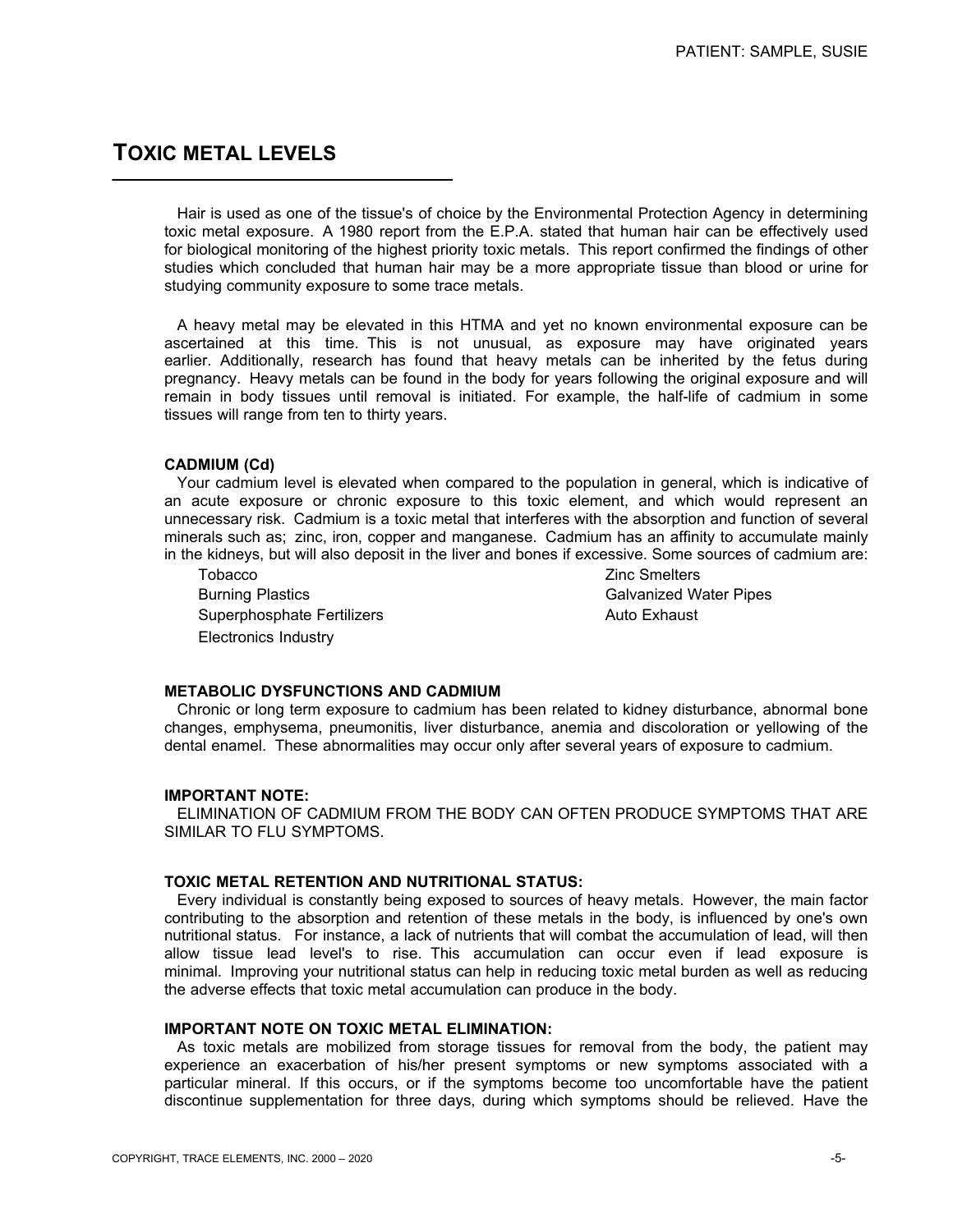patient then resume the program at one-third the recommended dosage, usually the PM portion, then gradually build up to twice per day and back to the full program. This may be done over a one to twoweek period. If symptoms again arise, have the patient continue on only the PM portion for one week before increasing.

# **NOTE:**

 At this time, further confirmation of toxic metal exposure using a blood test may or may not reveal an elevated level. This is due to the protective response of the body, in which following a toxic metal exposure, the element is sequestered from the blood and stored in various other tissues. Therefore, if the exposure is not ongoing or chronic, elevated blood levels may not be present.

# **TOXIC METAL RATIOS**

# **ALL CURRENT TOXIC METAL RATIOS ARE WITHIN THE ACCEPTABLE RANGE**

# **DIETARY SUGGESTIONS**

 The following dietary suggestions are defined by several factors: the individual's mineral levels, ratios and metabolic type, as well as the nutrient value of each food including protein, carbohydrate, fat, and vitamin and mineral content. Based upon these determinations, it may be suggested that foods be avoided or increased temporarily in the diet to aid in the improvement of your biochemistry.

## **GENERAL DIETARY GUIDELINES FOR THE FAST METABOLIZER**

\* INCREASE INTAKE OF HIGH PURINE PROTEIN FOODS...high purine protein sources include liver, kidney and heart. Other good sources include sardines, tuna, clams, crab, lobster and oysters. Unless notified otherwise, high purine and moderate purine protein intake should constitute approximately 33% of total daily caloric intake.

\* INCREASE INTAKE OF MILK AND MILK PRODUCTS...such as cheese, yogurt, cream, butter (unsalted). Increase intake of nuts and seeds such as almonds, walnuts, peanuts, peanut butter and sunflower seeds. Foods high in fat unless notified otherwise should constitute approximately 33% of total daily caloric intake.

\* REDUCE CARBOHYDRATE INTAKE...including unrefined carbohydrates. Sources such as cereals, whole grains and whole grain products are contraindicated for frequent consumption until the next evaluation. Carbohydrate intake in the form of unrefined carbohydrates should be approximately 33% of total daily caloric intake.

\* AVOID ALL SUGARS AND REFINED CARBOHYDRATES...this includes white and brown sugar, honey, candy, soda pop, cake, pastries, alcohol and white bread.

## **FOOD ALLERGIES**

 In some individuals, certain foods can produce a maladaptive or "allergic-like" reaction commonly called "food allergies". Consumption of foods that one is sensitive to can bring about reactions ranging from drowsiness to hyperactivity in children, itching and rashes, headaches, high-blood pressure and arthritic pain.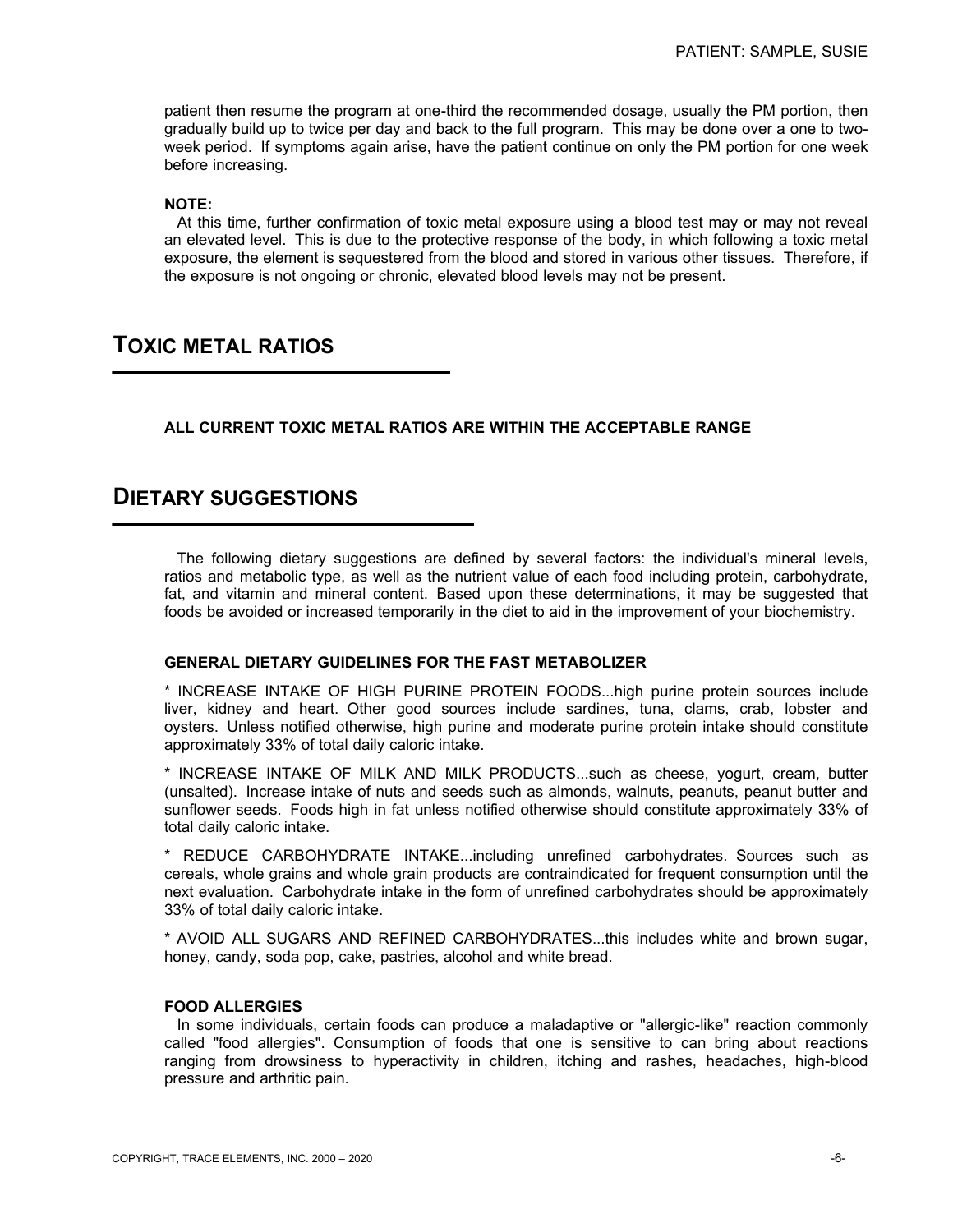Sensitivity to foods can develop due to biochemical (nutritional) imbalances, and which stress, pollution, and medications can aggravate. Nutritional imbalance can further be contributed to by restricting food variety, such as eating only a small group of foods on a daily basis. Often a person will develop a craving for the food they are most sensitive to and may eat the same food or food group more than once a day.

 The following section may contain foods that are recommended to avoid. These foods should be considered as potential "allergy foods", or as foods that may impede a rapid and effective reponse. Consumption of these foods should be avoided completely for four days. Afterwhich, they should not be eaten more frequently than once every three days during course of therapy.

## **FOOD ALLERGIES RELATED TO COPPER**

 Individuals with excessive tissue copper accumulation will often crave foods that are high in copper. The following foods, which are high in copper relative to zinc, should be avoided until the next evaluation:

| Chocolate            | Liver               |
|----------------------|---------------------|
| Haddock              | Walnuts             |
| <b>Bran Flakes</b>   | Pecans              |
| <b>Peanut Butter</b> | Avocado             |
| Shrimp               | Grapes              |
| Trout                | <b>Bakers Yeast</b> |
|                      |                     |

## **REACTIONS ASSOCIATED WITH COPPER FOOD ALLERGIES**

 Excess intake of high copper foods has been associated with several reactions, both physical and emotional. Physical reactions may include; frontal headaches, skin rashes, joint stiffness, constipation, insomnia causing morning fatigue, bloating, water retention, and cold sensitivity. Emotional reactions may include depression, crying spells, fearfulness, anxiety, irritability, anger, aggressive behavior and withdrawal.

# **FOODS THAT STIMULATE HISTAMINES**

 Consumption of the following foods can stimulate histamine release in certain metabolic types and may contribute to respiratory-type allergy reactions. These foods are to be avoided until the next evaluation or until notified otherwise by attending doctor.

| <b>Beet Greens</b>    | Rhubarb               |
|-----------------------|-----------------------|
| Apples                | Chocolate             |
| Spinach               | <b>Black Tea</b>      |
| Eggplant              | <b>Strawberries</b>   |
| <b>Sweet Potatoes</b> | Peanuts               |
| <b>Blueberries</b>    | Green Beans           |
| Pecans                | Chard                 |
| <b>Wheat Germ</b>     | <b>Concord Grapes</b> |
| Cocoa                 | Collards              |
| Parsley               | <b>Blackberries</b>   |
| <b>Beets</b>          |                       |
|                       |                       |

# **THE FOLLOWING FOODS MAY BE INCREASED IN THE DIET UNTIL THE NEXT EVALUATION**

| I urnip |
|---------|
| Mustar  |
| Yogurt  |
| Cream   |
|         |

e **Mozzarella Cheese Turnip Greens Mustard Greens**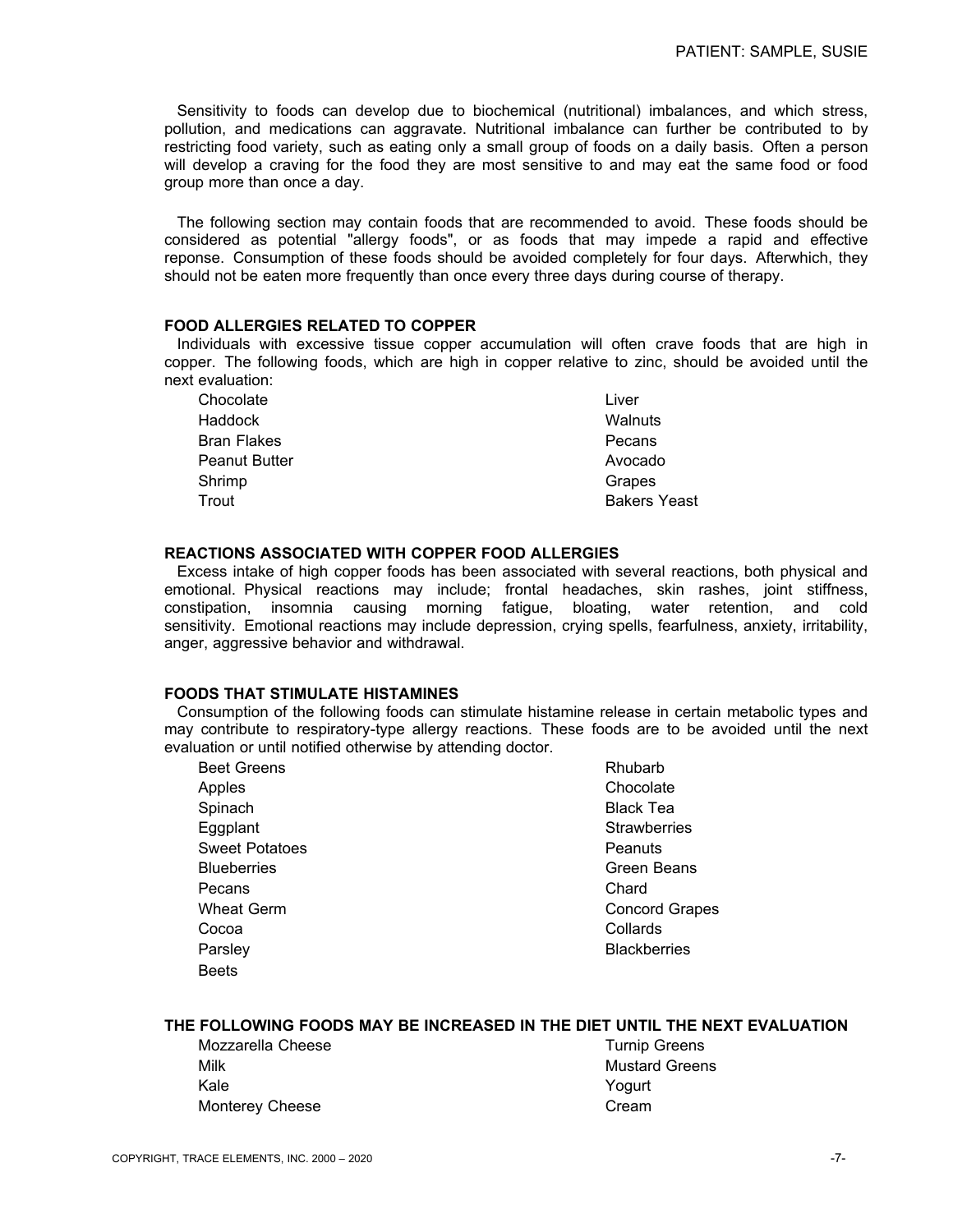Almonds **Buttermilk** Swiss Cheese

# **AMINO ACIDS THAT IMPROVE CALCIUM ABSORPTION**

 Calcium absorption is greatly enhanced when the diet is high in the amino acids, lysine, arginine and histadine. These proteins also help to reduce acidity of the tissues. Both effects are favorable for the fast metabolizer, therefore addition of any of the following foods to the diet is recommended at this time:

Ham Rumproast Spare Ribs **Peanuts** Lentils Chuck Roast

Lamb **Vegetable Stew** Cottage Cheese **Canadian bacon** Canadian bacon

# **SPECIAL NOTE:**

 This report contains only a limited number of foods to avoid or to increase in the diet. FOR THOSE FOODS NOT SPECIFICALLY INCLUDED IN THIS SECTION, CONTINUED CONSUMPTION ON A MODERATE BASIS IS ACCEPTABLE UNLESS RECOMMENDED OTHERWISE BY YOUR DOCTOR. Under some circumstances, dietary recommendations may list the same food item in the "TO EAT" and the "TO AVOID" categories at the same time. In these rare cases, always follow the avoid recommendation.

# **CONCLUSION**

 This report can provide a unique insight into nutritional biochemistry. The recommendations contained within are specifically designed according to metabolic type, mineral status, age, and sex. Additional recommendations may be based upon other supporting clinical data as determined by the attending health-care professional.

## **OBJECTIVE OF THE PROGRAM:**

 The purpose of this program is to re-establish a normal balance of body chemistry through individually designed dietary and supplement suggestions. Properly followed, this may then enhance the ability of the body to more efficiently utilize the nutrients that are consumed, resulting in improved energy production and health.

# **REMOVAL OF HEAVY METALS:**

 Re-establishing a homeostatic balance or equilibrium of body chemistry will enhance the body's ability to remove heavy metals naturally. The elimination of a heavy metal involves an intricate process of attachment of the metal to proteins, removal from storage areas, and transport to the eliminative organs for excretion. Improvement in ones nutritional balance will improve the capability of the body to perform these tasks and eliminate toxins more easily.

 However, the mobilization and elimination of metals may cause temporary discomfort. As an example, if an excess accumulation of iron or lead is contributing to arthritic symptoms, a temporary flare-up of the condition may occur from time to time. This discomfort can be expected until removal of the excess metal is complete.